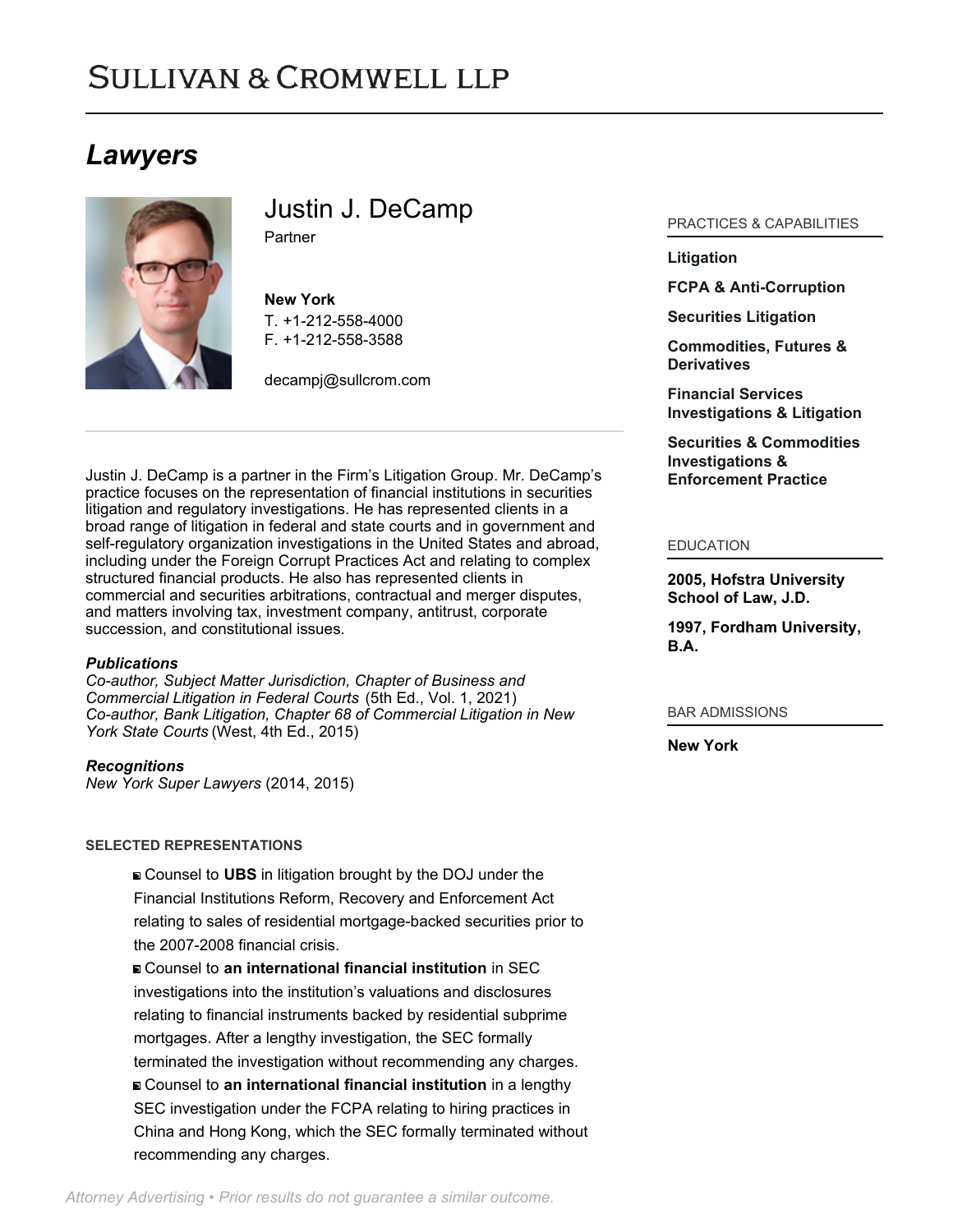■ Counsel to UBS in its settlement resolving the New York Attorney General's potential claims regarding its sale of residential mortgage-backed securities in the lead-up to the financial crisis.

■ Counsel to **Standard Chartered Bank** (Switzerland) in successfully obtaining a non-prosecution agreement from the DOJ in connection with the DOJ's tax-related Program for Swiss Banks. Counsel to **an investment bank** in investigations by the SEC, DOJ and Special Inspector General for the Troubled Asset Relief Program into marketing practices for residential and commercial mortgage-backed securities. The investigations were concluded without any charging recommendations.

Counsel to **an investment bank** in an investigation by FINRA and various self-regulatory organizations relating to alleged options market manipulation.

Counsel to **an investment bank** in an investigation by the Commodity Futures Trading Commission relating to valuation of natural gas calendar spread options.

Counsel to **an international financial institution** in an investigation by the U.S. Senate Permanent Subcommittee on Investigations relating to the use of basket options transactions by hedge funds.

Counsel to **an international financial institution** in investigations by the SEC and the U.K. Financial Services Authority relating to the structuring and marketing of collateralized debt obligations.

Counsel to **UBS Group AG**, certain affiliates, and individual director defendants in a civil shareholder derivative action filed in New York Supreme Court alleging that UBS board members violated their fiduciary duties under Swiss law. In December 2021, the court dismissed the complaint based on the forum selection clause in UBS's articles of association.

■ Counsel to UBS in litigations relating to sales of collateralized debt obligations, including cases dismissed on forum non conveniens grounds by the New York Supreme Court, Commercial Division, with the dismissal affirmed on appeal, and a case dismissed with prejudice by the United States District Court (S.D. Fla.) for failure to state a claim.

■ Counsel to UBS in a putative securities class action after UBS's market capitalization declined by nearly \$115 billion, following disclosures of subprime and other losses. The United States District Court (S.D.N.Y.) dismissed all claims with prejudice, and the United States Court of Appeals for the Second Circuit affirmed the dismissal.

■ Counsel to **an investment bank** in litigations brought by various companies alleging that prime brokerage firms manipulated the market for those companies' stock by intentionally failing to deliver shares sufficient to settle short positions entered into by the defendants' clients.

Counsel to **natural resources companies** in connection with